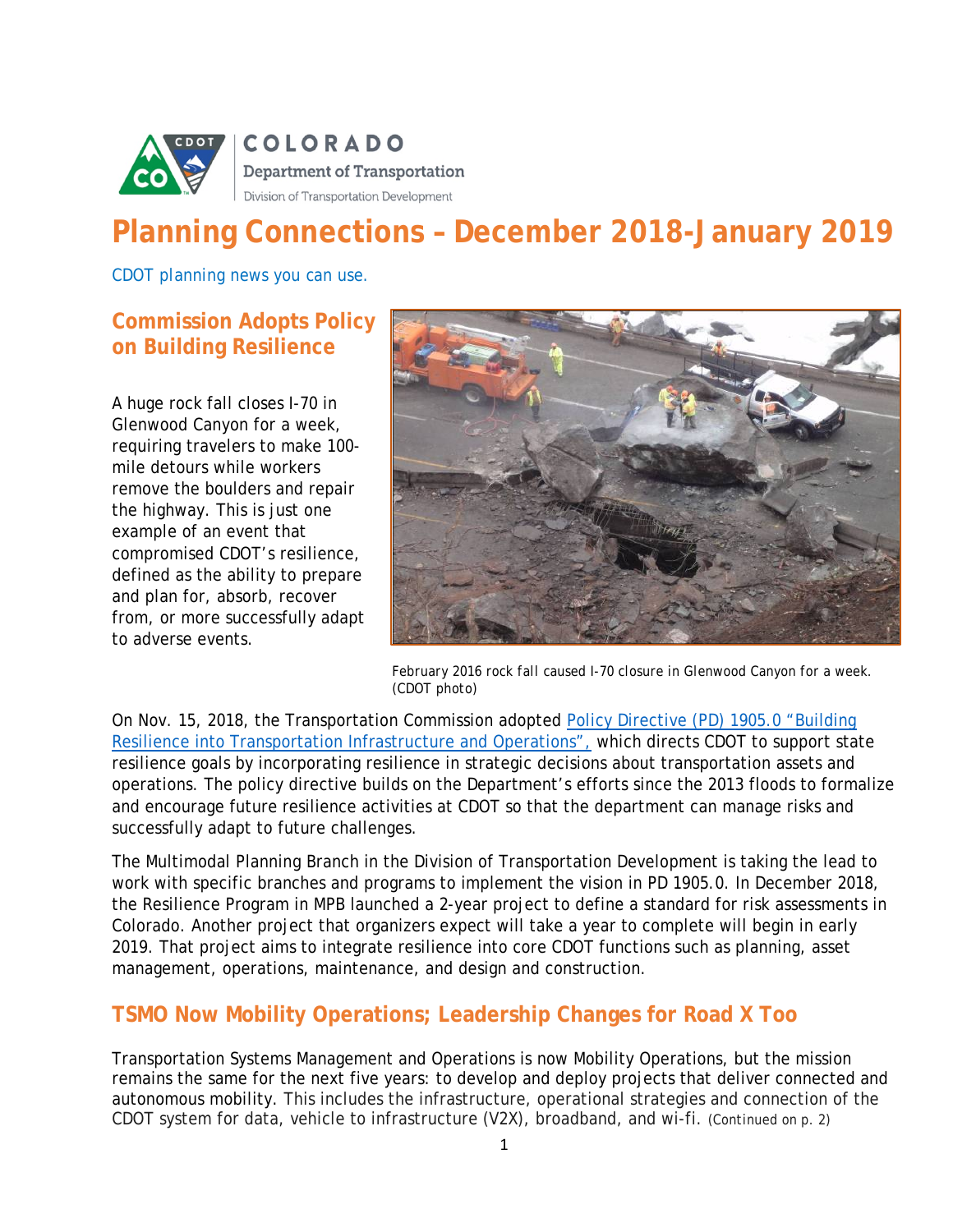Under Chief of Advanced Mobility Amy Ford (who also leads the Communications Office and the Road X Program), Mobility Operations and Road X will work together to bring a new focus on sustainable mobility. Sustainable mobility includes advancing new modes of transportation, integration of different modes, trip planning, and smart truck parking.

Two people are helming Road X since the departure of Peter Kozinski: Rebecca White, assistant director of external affairs and programs; and Lisa Streisfeld, assistant director of mobility services. Most recently serving as deputy director of the Central 70 Project, Rebecca will manage communications and external outreach for Road X, "Workforce of the Future", and Road X innovative programs such as the Bike and Pedestrian Safety Challenge and Rural Road Safety Challenge. She also will use her background in environmental sustainability in helping to advance vehicle electrification, solar energy generation, and electric charging stations. Lisa will bring her CDOT experience in planning, transit, performance management, project management, and operations on such efforts as Rapid Speed Transportation and new forms of infrastructure. She also will be involved with advancing mobility as a service and integration of first-and last-mile services, vertical takeoff/landing vehicles, and coordination of freight parking projects.

The Road X Program will work to enhance partnerships with the CDOT Regions and Headquarters divisions. Road X staff will solicit innovative project ideas from CDOT staff for development and implementation. Every project deployment allows CDOT to take one more step toward creating smarter roadways with more informed drivers.



*This electric-powered bus was part of a Daimler tour in Portland, OR. Advancing such vehicles is among Road X's charges. (Photo courtesy of Lisa Streisfeld.)*

# **Making the Case for Integrating Public Health in Transportation Planning**

CDOT understands the importance of the link between public health and transportation. Transportation can help or block people from making healthy lifestyle choices, such as regular doctor visits, accessing jobs and schools, choosing healthy foods, and making modal decisions like whether to bike, walk, or take transit. All of these choices factor into the quality of life for Colorado's transportation system customers. To that end, for the first time, CDOT is including public health and equity in Colorado's upcoming 2045 Statewide Transportation Plan (SWP). (*Continued on p. 3.)*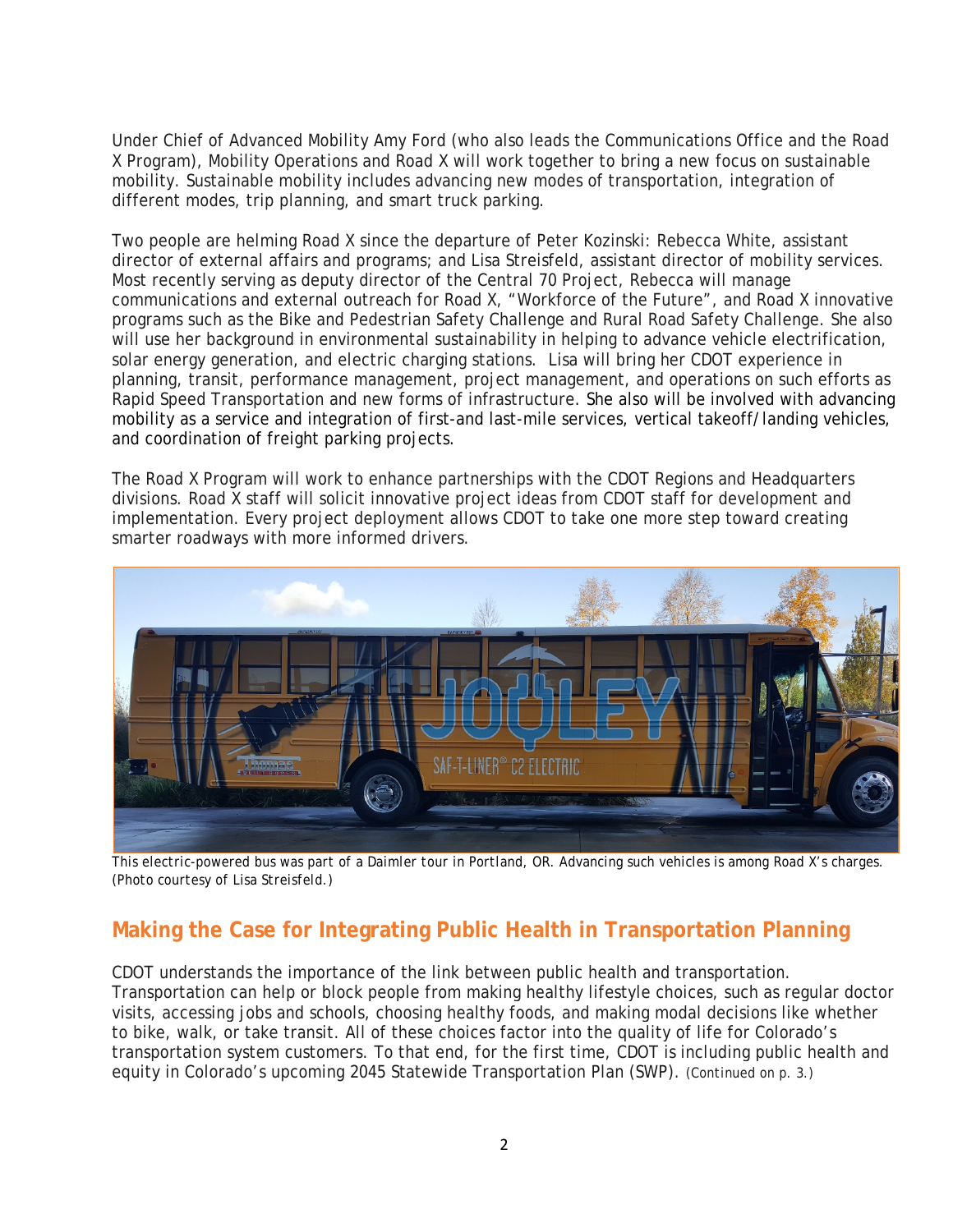Public health and multimodal organizations joined with CDOT to form a Public Health, Equity and Transportation Taskforce to outline ways to integrate public health concerns into the 2045 SWP. A fact sheet on public health and transportation was among the products of the taskforce.

## **Colorado Byways Providing Resources for Corridor Management Plans**

The Colorado Department of Transportation (CDOT) Colorado Scenic and Historic Byways (Colorado Byways) and the consultant firm of Joining Vision and Action (JVA) developed a guidebook, template, template instructions, training, and a training webinar about completing or updating corridor management plans (CMPs).

The 26 Colorado byways are required to have current CMPs outlining how communities will use, enhance, preserve, protect, and benefit from the byways. The CMPs describe goals, strategies, and responsibilities that help preserve and promote the byways. They also address any new developments that occur along the byway corridors.

The CMP template came from information



collected through a review of best practices of other state programs and individual byways; a review of existing CMPs; and a survey of and communication with Colorado Byways leadership. This template includes detailed instruction for completing each section of the CMP, with links to resources to help byway groups find needed information to complete and update their CMPs. Colorado's CMPs should include the items listed in the Program Guidance for Colorado Scenic and Historic Byways.

In addition to the Corridor Management Plan Training, the Colorado Scenic and Historic Byways program has the Colorado Grassroots Training and "Managing the Fast Lane: Mileposts for Byways Boards." Many other organizations also can use these resources. See this link for more information: <https://www.codot.gov/travel/scenic-byways/training-resources>

# **Updates in Brief**

- **Economic Analysis Tool Purchased:** CDOT has purchased TREDIS, an interactive system of tools that provides benefit-cost, economic impact, and financial impact analyses to support transportation planning and project prioritization. Contact [Oana Ford](mailto::oana.ford@state.co.us) (before Feb. 28) or [Ermias](mailto:Ermias.Weldemicael@state.co.us)  [Weldemicael](mailto:Ermias.Weldemicael@state.co.us) if you are interested in learning how to use TREDIS.
- **Mobility Choice Blueprint Nears Completion:** CDOT, the Denver Regional Council of Governments (DRCOG), the Regional Transportation District, and the Denver Metro Chamber of Commerce joined efforts to produce the [Mobility Choice Blueprint,](http://www.mobilitychoiceblueprintstudy.com/index.html) which is (*continued on p. 4)*